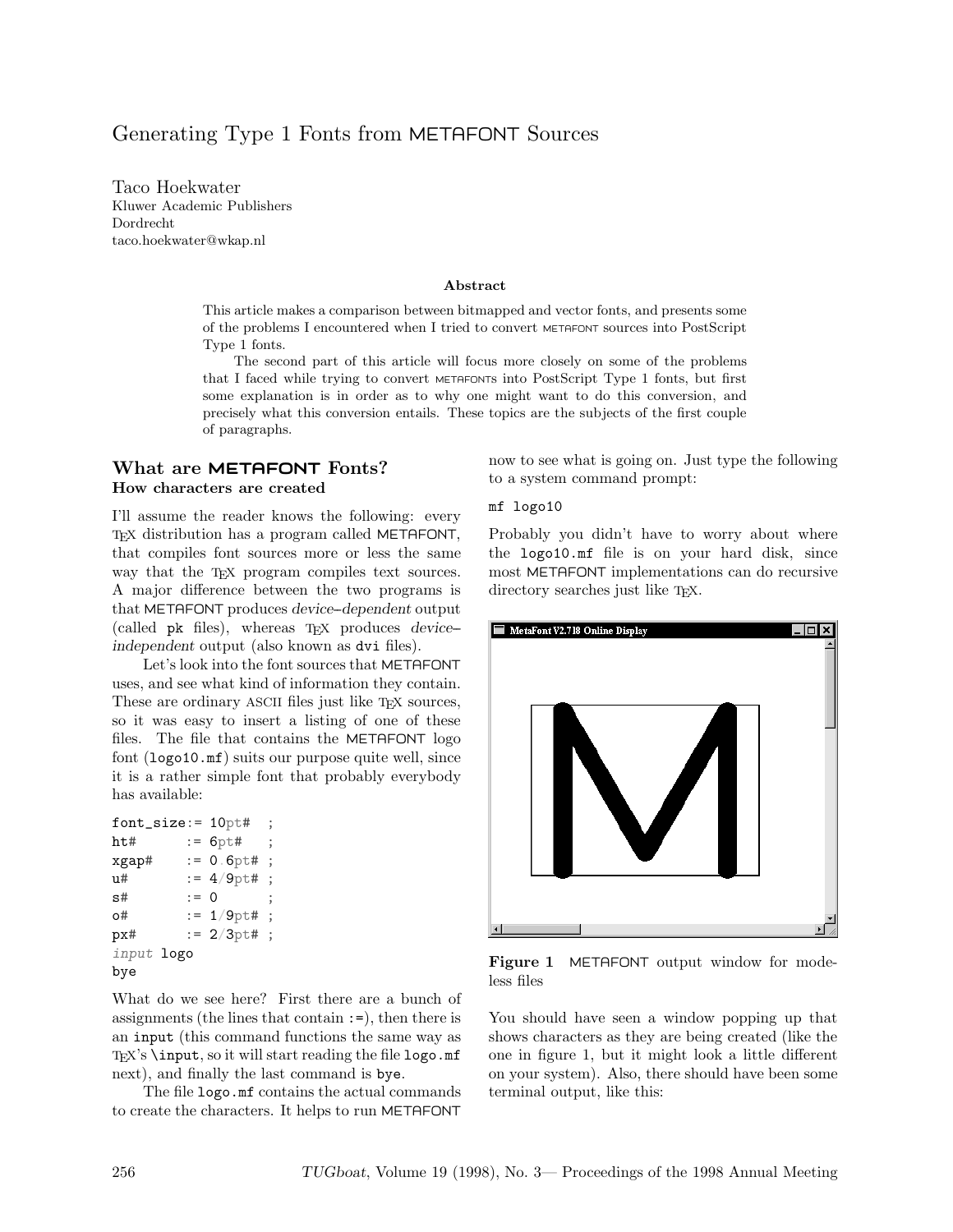This is METAFONT, Version 2.718 (Web2c 7.2beta7) (logo10.mf (logo.mf [77] [69] [84] [65] [70] [80] [83] [79] [78]) ) Output written on logo10.2602gf (9 characters, 98 80 bytes). Transcript written on logo10.log.

The numbers you see are the positions of the characters in the font. For the METAFONT logo font, these are the positions of the used characters in the ASCII table: M, E, T, A, F, P, S, O, N. As you can see, they can appear in any order within the source files.

The file METAFONT has written is not precisely the same as the output on your screen, instead it looks like figure 2. Not really usable when it comes to typesetting text, but it contains some pretty valuable information nevertheless.



Figure 2 Metafont output file for modeless files

Have a look at the logo.mf file if you are interested in the nitty-gritty details. I will use only a small portion of that file to make some remarks about METAFONT. First, here is the edited program text I will use to explain things. (This is no longer valid METAFONT input, so don't start keying it in):

```
mode_setup;
define_pixels(s,u);
```

```
ygap#:=(ht#/13.5u#)*xgap#;
define_whole_pixels(xgap);
define_whole_vertical_pixels(ygap);
```
#### $py# := 9px#;$

```
define_blacker_pixels(px,py);
pickup pencircle xscaled px yscaled py;
logo_pen:=savepen;
```

```
leftstemloc#:=2.5u#+s#;
define_good_x_pixels(leftstemloc);
beginlogochar("M",18);
x1 = x2 = leftstemloc;
x4 = x5 = w - x1;
x3 = w - x3;y1 = y5;y2 = y4;bot y1 = 0;
top y2 = h;
y3 = ygap;draw z1--z2--z3--z4--z5;
labels(1,2,3,4,5);
endchar;
```
Let us first look at the line that begins with beginlogochar, because this is where the real work is done. This portion of the source defines the letter 'M' in the font. What we see here is that characters are specified by first setting up a bunch of equations (the lines that have equal signs in them), followed by a draw command that connects those points, actually drawing the character.

We won't go deeply into METAFONT syntax, but it is vital to understand the following: a point is defined as a pair of  $x$  and  $y$  coordinates. In META-FONT syntax, points are sequentially numbered per character, starting from 1. z1 is the notation for point 1. Notations like  $x1$  and  $y2$  specify the xcomponent of point 1 and the y-component of point 2, respectively.

beginlogochar says that the 'M' is precisely  $18u$  (units) wide, and **logo10**.mf has set up one u to be 4/9pt, so the actual character is  $4/9 \times 18pt = 8pt$ wide.

T<sub>E</sub>X and METAFONT have the same author, and it shows: METAFONT can do macros just as easily as TEX can. Macros can have arguments, define other macros and assign values to things, just like in TEX. beginlogochar is in fact one of those macros, and it assigns some pretty important values when it gets expanded by METAFONT. For one, it defines  $w$  to be the width we calculated above, and it defines  $h$ to be the height of the character (calculated from ht# in logo10.mf, which equals 6pt).

From the values of  $u$  and  $s$ , it now follows that leftstemloc equals  $(2.5 \times 4/9) + 0 = 10/9$ pt. The last value we have left is  $ygap = (ht/13.5u) * xgap$ . ht and xgap have been given in the 'driver' file logo10.mf, and after some small calculations ygap becomes  $(6pt \div (13.5 \times 4/9pt \times 0.6pt)) = 0.6pt.$ 

It should now be easy to come to the conclusion that the equations fix the precise  $x, y$  locations of the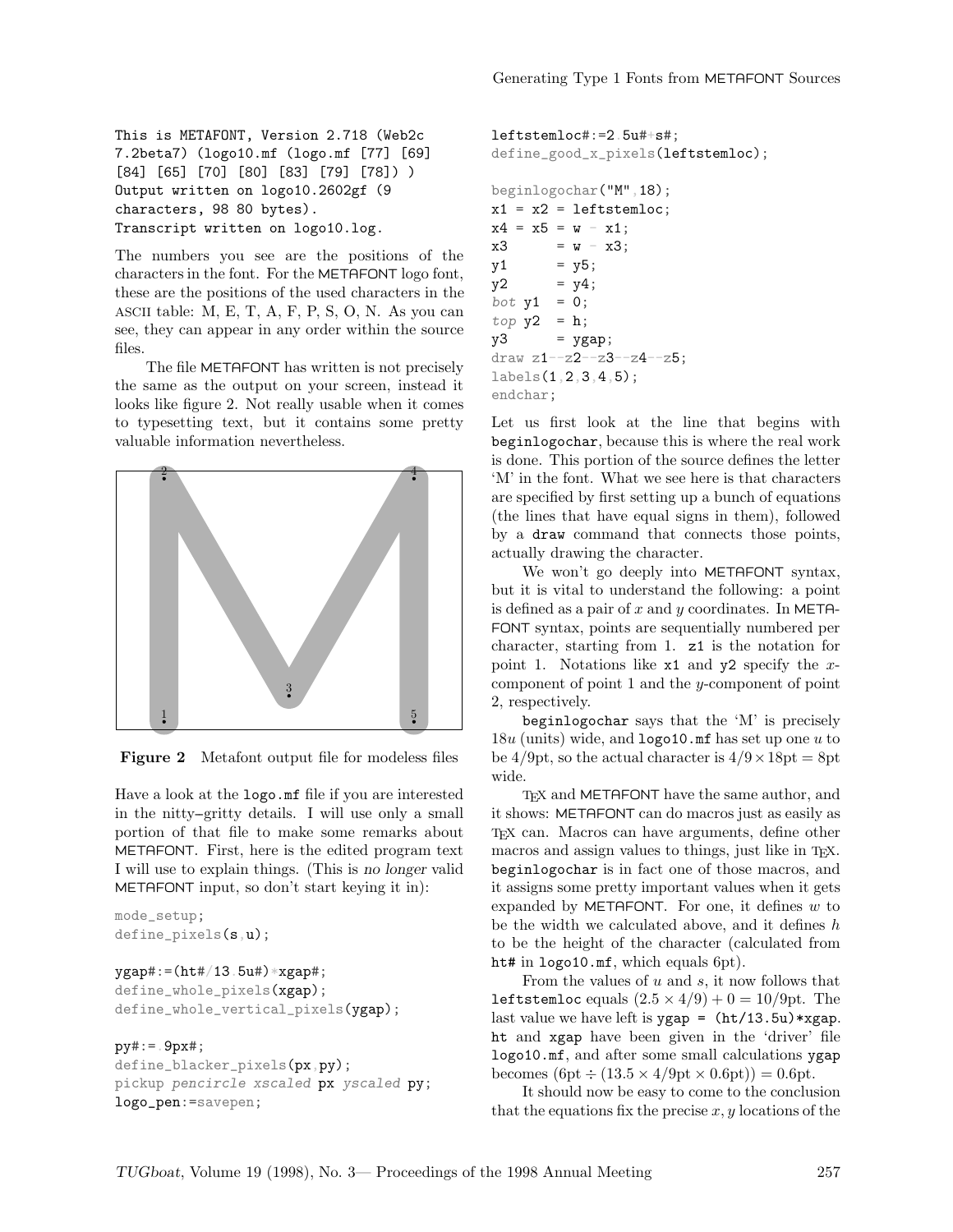five points that denote the character 'M', albeit in a slightly indirect manner. If we fill in the values we derived above, we get the following:

 $x1 = x2 = 10/9$ pt;  $x4 = x5 = 8pt - x1$ ;  $x3 = 8pt - x3;$  $y1 = y5;$  $y2 = y4;$ bot  $y1 = 0$ pt;  $top y2 = 6pt;$  $y3 = 0.6pt;$ 

After METAFONT has calculated these equalities for us, and with some minor reshuffling of the input, we get the following end-result:

```
x1 = 10/9pt ; bot y1 = 0pt ;
x2 = 10/9pt ; top y2 = 6pt ;
x3 = 4pt ; y3 = 0.6pt;x4 = 62/9pt ; top y4 = 6pt ;
x5 = 62/9pt ; bot y5 = 0pt ;
```


Figure 3 Metafont output file for modeless files, hand-calculated version

We could have typed this in right away, and META-FONT would have been just as happy. The end result would have been the same, as can be seen in figure  $3<sup>1</sup>$  But why do the calculation yourself if the machine can do it for you?

METAFONT's ability to do the needed calculations all by itself is one of its most important strong points. Combined with macros and separate input files, it becomes possible to use various fonts with the same shared sources. In such a 'font', the only file that is different between various versions of the font is the 'driver' file, that assigns different values to the same parameters. METAFONT's calculations will have different results, so that some of points will end up in slightly different locations. The resulting font will be similar in style but may still differ in lots of ways.

# Creating a full font

Usually, fonts are not just a bunch of characters. There also is some other metric information included in almost every font. The final section of our example file (at the end, after all the characters have been defined) contains the following lines:

```
ligtable "T": "A" kern -. 5u#;
ligtable "F": "O" kern -u#;
ligtable "P": "O" kern u#;
```

```
font<sub>quad:</sub>=18u#+2s#;
font_normal_space:=6u#+2s#;
font_normal_stretch:=3u#;
font_normal_shrink:=2u#;
font_identifier:="MFLOGO" ;
font_coding_scheme:="AEFMNOPST only";
```
The first three lines belong to the 'ligature table'. Usually it will contain both real ligatures and the kerning information for the font, but because this is a very simple font, there are only three really simple kerning pairs.

The next lines define  $T_{EX}$ 's  $\font$ how wide a space will be and how much it can stretch and shrink, and some other information that will appear in the created font but is generally not used by programs.

## Dealing with device dependence

Now let's have a look at the device dependent calculations that METAFONT does. Here is the relevant portion of the example again:

```
mode_setup;
define_pixels(s,u);
```

```
ygap\#:= (ht\#/13.5u\#)*xgap\#;define_whole_pixels(xgap);
define_whole_vertical_pixels(vgap);
py#:=.9px#;
define_blacker_pixels(px,py);
```
There are, in fact, two kinds of device dependence that need to be dealt with. The mode\_setup line takes care of the first kind of device dependence: the effects that the actual hardware of the printing engine can have on the printed font.

The most obvious difference between any two printing devices is of course the resolution, but there

<sup>1</sup> Actually, figure 3 is not completely identical to figure 2, because in my example I cheated with the calculations a bit to keep the explanation simple.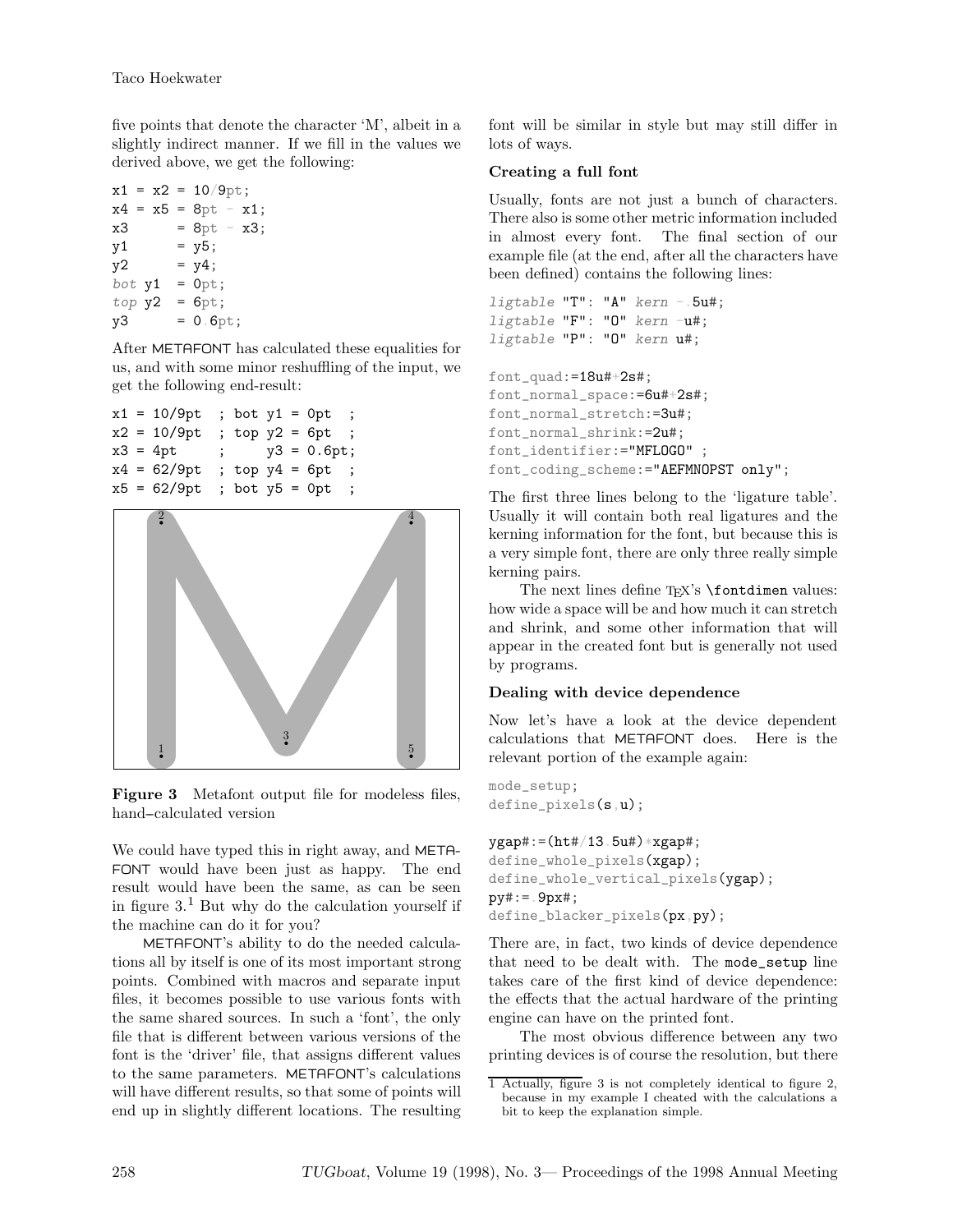are other problems as well. Since we prefer our output to look as close to our intended font as possible, usually a certain amount of correction is needed based on (i.e.) whether the device is going to be an inkjet printer or a laser typesetter.

mode\_setup cannot do this all by itself, and this is why you usually have to specify somewhere what printer you are using. Programs like dvips will call METAFONT with a command like:

```
mf \mode=ljfour; mag=1; input logo10
```
If we forget about that first backslash, we can see that there are two assignments and one input command on this line. The second assignment differs from  $1$  when a font is called within T<sub>E</sub>X using a command like

\font\logohuge = logo10 at 20pt

In that case, the assignment would be mag=2. The other assignment is far more interesting. META-FONT usually starts with a 'format' file similar to the fmt files T<sub>EX</sub> uses, and somewhere in the sources for those format files there are some definitions like this:

```
mode\_def cx =mode_param (pixels_per_inch, 300);
 mode_param (blacker, 0);
 mode_param (fillin, .2);
 mode_param (o_correction, .6);
 mode_common_setup_;
enddef;
```


Figure 4 An example of two different imaging models.

All parameters besides pixels\_per\_inch are a little too technical to explain in detail in a short article like this one, but figure 4 tries to explain that these values really do depend on the printing engine. The drawing on the left shows a more or less standard inkjet, that shoots dots of (black) ink on the paper. The right drawing shows a (hypothetical) printing device with a radically different approach. This machine pours light on a photographic film through a raster, creating a negative image. There are still round dots, but they are inverted! It is easy to imagine that this radically different technique can

have quite an impact on the resulting image.

One effect that is very easy to see from the (admittedly very badly drawn) figure is that the inside corners in the right drawing are a lot blacker than in the left one. This sort of thing happens all the time in real life printing, but it often goes unnoticed because people tend to have only one printer.

The second device dependency is not really related to printers at all, but is caused simply by the fact that METAFONT outputs a pixel bitmap. Although METAFONT does its calculations with a very high accuracy, this does not help at all if there are simply not enough pixels to display the character. The commands that look like define\_xxx\_pixels take care of this kind of dependency, whose effects can be seen in figure 5.



Figure 5 The character on the right has been created with all the define xxx pixels commands removed from the source.

The sub-optimal distribution of pixels in this example is caused by the underlying pixel grid that can not be changed.

## What are Type 1 fonts? How PostScript fonts are created

PostScript Type 1 fonts are quite different from METAFONT fonts. Usually, Type 1 fonts are created in a wysiwyg environment with a drawing program that is only suited for the creation of fonts. Figure 6 shows the program I usually use.

The graphical user interface nicely shields the designer from what is happening behind the scenes, so we need to look into the generated files themselves if we want to get more information. On Windows and Unix systems, the actual fonts are saved in a binary file with the extension pfb (short for PostScript Font Binary), and the metric information in an ascii file with extension afm (short for Adobe Font Metrics).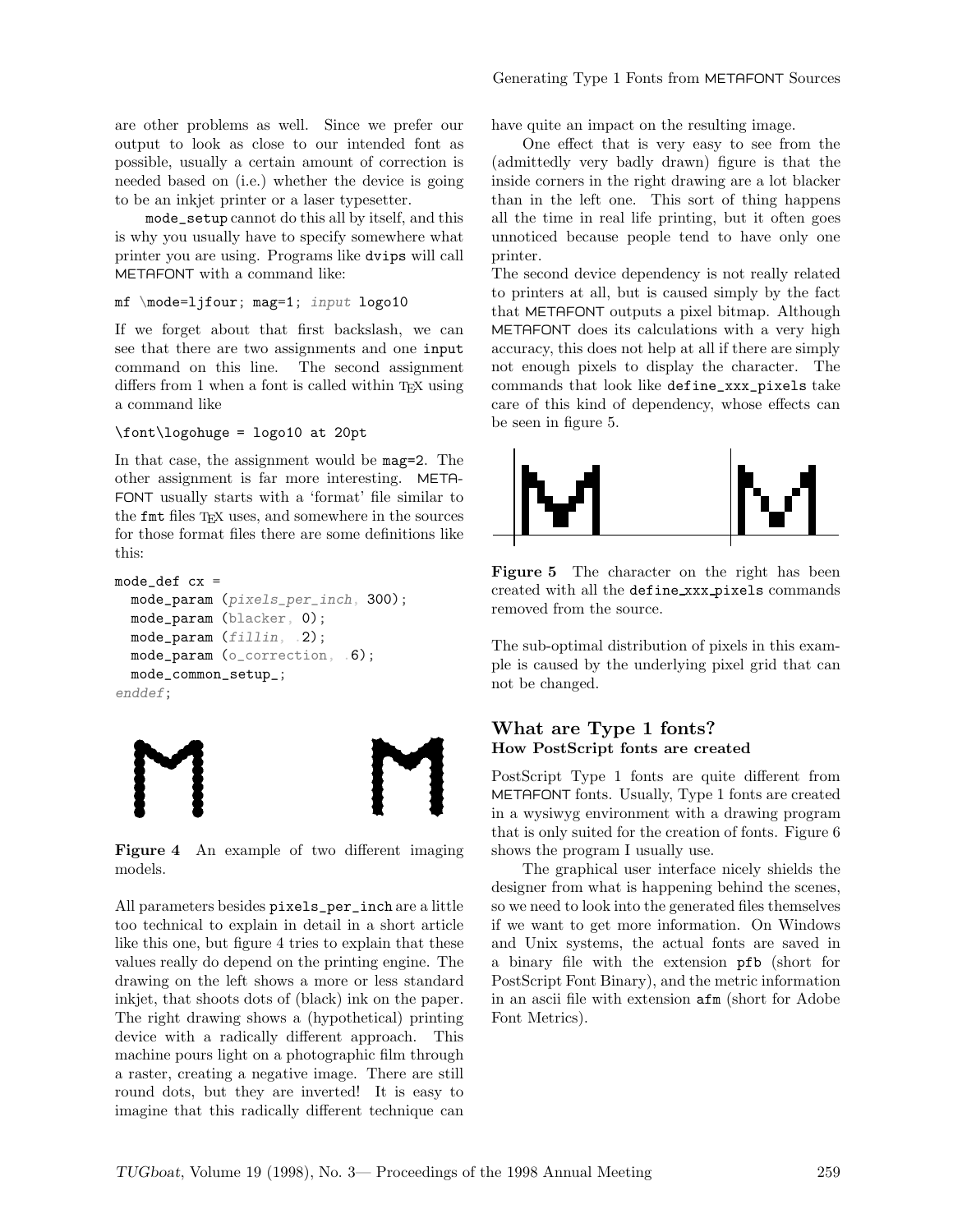

Figure 6 An interactive font editor: Fontlab version 3

## What a Type 1 font looks like<sup>2</sup>

The binary representation of a Type 1 font is just a compressed version of the non-compressed ascii format, with extension pfa. So we need a program that will do the decompression for us. One of the programs that can do this is T1ascii from the T1Utils package. But running this programs leaves us with a hexadecimal encrypted file. In the early days, the encryption key was a trade secret of Adobe Incorporated. This key is now freely available, but the file format still reflects the past. Yet another program from the T1Utils can convert this form to real human-readable PostScript: T1disasm. Now we can look at the generated PostScript file to see how the 'M' is defined in Type 1 format:

```
/M \{
```

```
78 800 hsbw
611 -20 hstem
-11 21 hstem
0 66 vstem
578 66 vstem
581 595 rmoveto
-259 -450 rlineto
-259 450 rlineto
-6 9 -12 7 -12 0 rrcurveto
-16 -17 -12 -17 hvcurveto
-563 vlineto
-17 15 -13 18 vhcurveto
19 14 13 17 hvcurveto
439 vlineto
76 -131 75 -131 75 -131 rrcurveto
5 -10 12 -6 13 0 rrcurveto
14 0 8 8 8 8 rrcurveto
75 131 75 131 76 131 rrcurveto
-439 vlineto
-17 14 -13 19 vhcurveto
18 15 13 17 hvcurveto
562 vlineto
```

```
17 -17 13 -16 vhcurveto
   -12 0 -12 -5 -6 -11 rrcurveto
   closepath
   endchar
} ND
```
The code looks enough like normal PostScript to recognize it at first glance, but the commands themselves are not the same ones you would use in everyday graphics. The PostScript language uses reverse Polish notation for its commands, so you should read backwards, starting at the end of the line. 581 595 rmoveto means 'move to the point with coordinates (581, 595).

All values are given in a coordinate system that maps 1000 units to one em. The nullpoint lies at the lower left corner. When one uses a PostScript font in a PostScript language program, the coordinate system is initially scaled in a way such that 1000 units equal precisely 1 bp. The values used to describe points and intermediate values can be negative, but never partial. This need for discrete values can be a major problem when converting METAFONT fonts, as we will see later on.

Now let's have a short look at the used commands. The command hsbw sets up the width information for this character (the first number is the left sidebearing distance, the second number the advance width). The commands that end in stem are used by the hinting system. The whole collection of commands that look like xlineto and xxcurveto are shortcuts for the ordinary PostScript commands lineto and curveto: these draw the actual outline. All of these drawing commands are always relative to the 'current point'. The last couple of commands end the character: closepath to close the defined

<sup>2</sup> This section is loosely borrowed from Erik-Jan Vens' article "Incorporating PostScript fonts in TEX", EuroTEX proceedings 1992, pp. 173–181.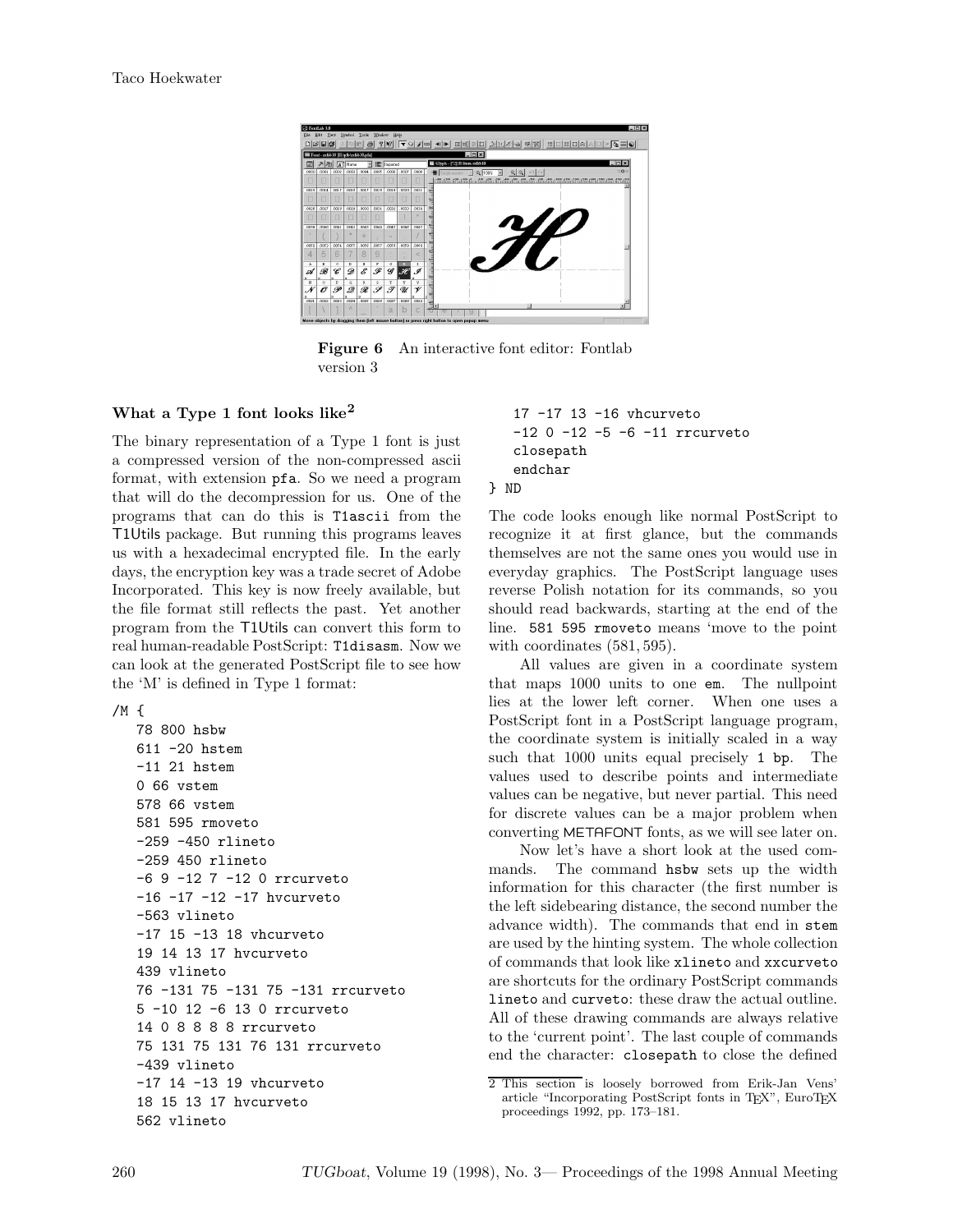path (like METAFONT's cycle) and endchar to do the actual drawing. ND functions as def: it defines the command 'M' (from the first line) to mean 'do everything between the braces' (remember this is reverse Polish notation).



Figure 7 How the character's path is drawn.

At first sight it is a little surprising to see that the PostScript representation is rather a lot longer than the METAFONT version. This is caused by another limitation of Type 1 format: every character has to define an outlined path that is filled by endchar. Thanks to this limitation, we cannot use four stroked lines to draw the 'M' the way we did in METAFONT, but instead are forced to trace the borders of filled shape.

#### Dealing with device-dependencies

Adobe's Type 1 format does not supply a means of dealing with device differences directly, like META-FONT's define\_good\_pixels. But of course there has to be some means of making sure that a font looks reasonable on low-resolution devices, and this is handled by a system called 'hints'. The responsible commands are separated into two different levels: there are 'font-level' hints and 'character-level' hints. Font-level hints take care of three things:

- 1. Alignment zones
- 2. Standard stem widths
- 3. Extra information to control the hinting

The relevant portion of the font-file looks like this:

```
/BlueValues [ -12 0 600 611 ] ND
/BlueScale 0.04379 def
/BlueShift 7 def
/BlueFuzz 1 def
/MinFeature { 16 16 } ND
/StdHW [ 60 ] ND
/StdVW [ 66 ] ND
/ForceBold false def
```
Alignment zones. First off, alignment zones are defined by the array called /BlueValues. The values in the array define vertical zones by specifying two y coordinates for each zone. In this case, there are only the two areas between  $[-12, 0]$  and  $[600, 611]$ , but there may be more entries.



Figure 8 An example of overshoot-suppression in PostScript: the top and bottom of the 'O' are adjusted so that the character becomes just as high as the 'H'. (Figure borrowed from the Fontlab Manual.)

The first entry in the array defines an area in which the y-coordinates of points (that lie within this area) are changed into the highest (second) number. For the following entry, the  $y$ -coordinate is changed into the lowest (first) number. Together, these two areas allow characters like the 'O' to be rendered at low resolution without sticking out unacceptably below the baseline if compared to characters like the 'H' (see figure 8).

Standard stem widths. Quite often, a vertical or horizontal line in a font will be just a little bit too large for one device pixel but not large enough for two pixels. Depending on the underlying pixel grid, the line may consequently be rendered as either one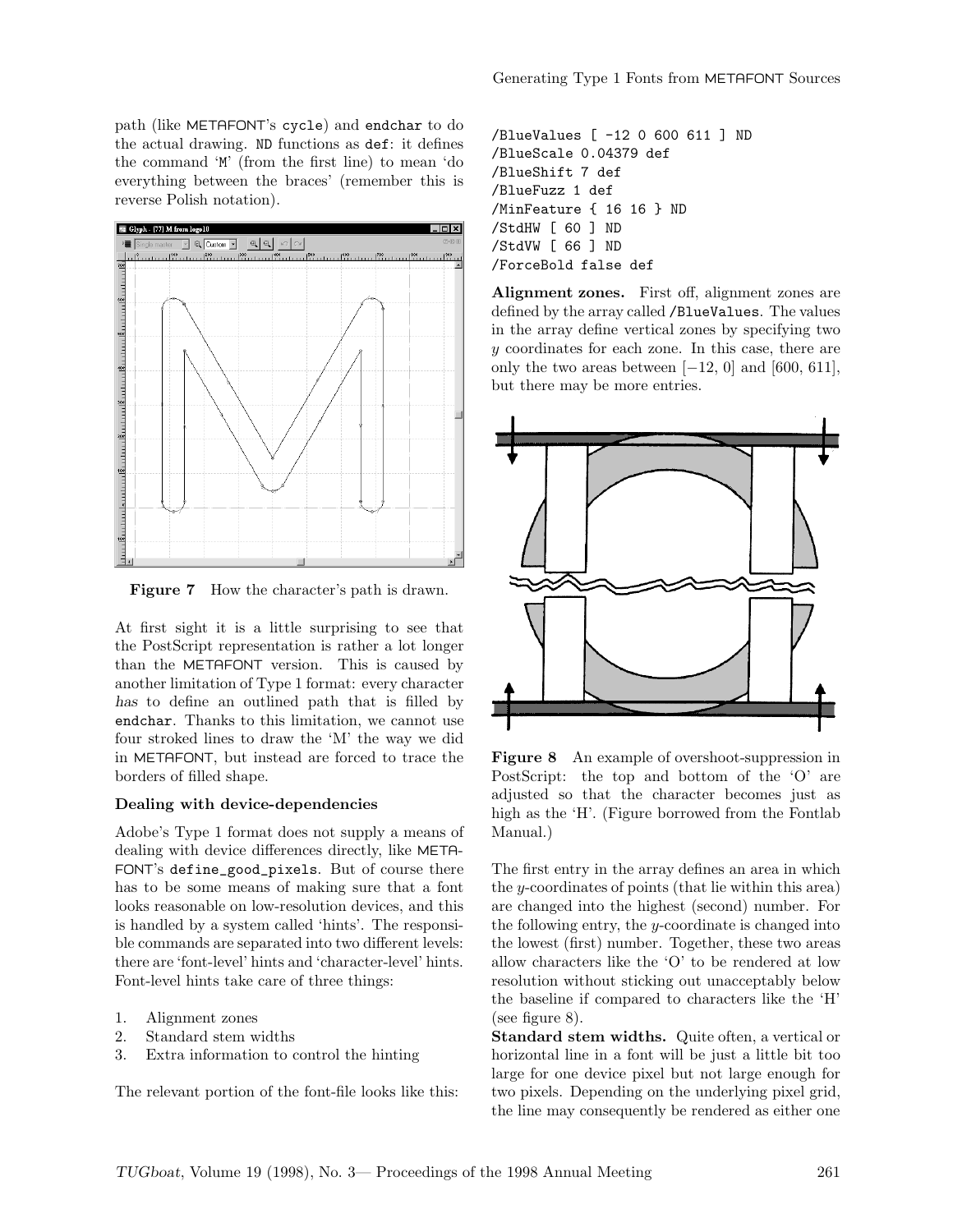

Figure 9 The desired result. (This figure is also borrowed from the Fontlab Manual.)

or two pixels.

In these problematic characters, we want to make sure at least that verticals and horizontals that are intended to have the same width throughout the font use the same number of pixels. This is done by pre-defining the widths that are supposed to be identical. The commands that pass this information to the renderer are StdVW and StdHW. The effect that a correct setting of these values has on the rendering of the font can be seen in figure 9 (Like all hinting information, these values are ignored if the stem widths are larger than three device pixels– approximating 1200 dpi for the average font. As a result, output at 1200 dpi on a new device sometimes looks inferior to the 600 dpi version for the trained eye.).

#### Extra information to control the hinting.

There are some extra commands in the example that we haven't covered yet: the three Bluexxxx commands define (amongst other things) the pointsize below which overshoot suppression is turned on, and a fuzzy correction on the values of the alignment zones. ForceBold is used with bold fonts to make sure that they will stay at least two pixels wide at low resolutions (otherwise they would look identical to the non-bold version at small sizes).

The character-level hints are handled by the commands from the top of the listing given previously:

611 -20 hstem -11 21 hstem 0 66 vstem 578 66 vstem

These define horizontal and vertical stem zones. The first number says at which coordinate to start, the second number the width to use from there. In this case (remember this is an 'M') there are two vertical stems, and two 'ghost' horizontal stems. Figure 10 shows the graphical representation of this character in the font editor.



Figure 10 The character 'M' from the META-FONT logo font, with PostScript hints added

The 'ghost' stems are inserted because without them the overshoot suppression wouldn't work.

#### Why we want to convert to Type 1

Now that we have looked briefly into both formats, it is obvious that conversion from METAFONT input syntax to PostScript definitions is not going to be easy. METAFONT is apparently a lot smarter than the Type 1 interpreter, much better suited to handle device dependencies, and more accurate.

So, why bother at all? For practical reasons, of course. The most important incentive is the on-screen display of generated PDF files. Adobe's Reader is very bad at displaying bitmapped fonts, so files with only Type 1 fonts look a lot better. As it is, there are quite a few METAFONT fonts that don't (yet) have a Type 1 counterpart, so necessarily lots of TEX-generated PDF files use bitmaps.

There also is another interesting motive: designing high quality fonts in METAFONT syntax is a lot easier than creating Type 1 fonts of the same quality in an interactive editor (not to mention the fact that interactive programs usually crash at every second mouse click).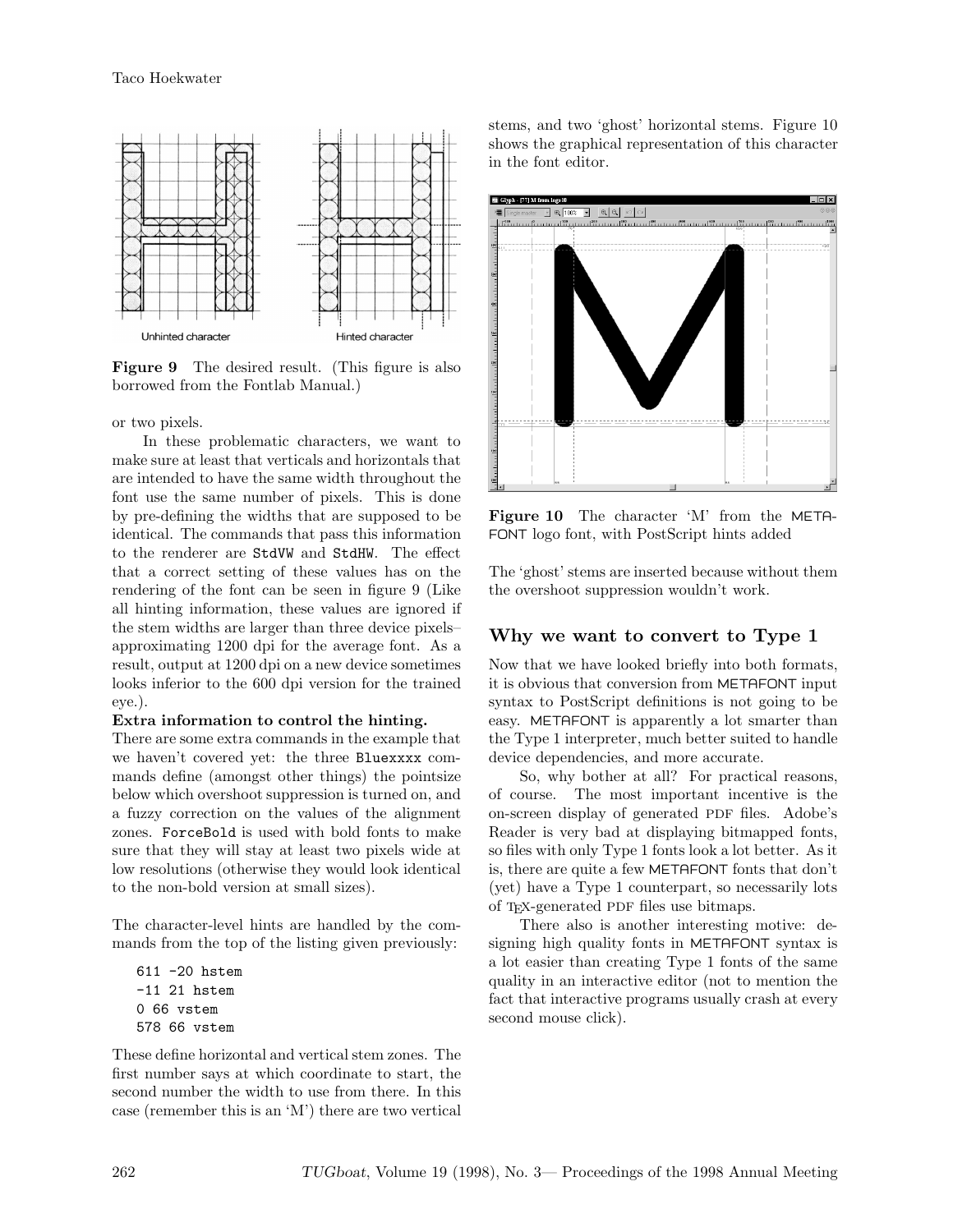# Tasks to be handled by the conversion process

Various things need to be taken care of by the conversion, but the three major parts are:

- 1. Resolving the equations in the METAFONT sources.
- 2. Converting stroked paths into outlined paths.
- 3. Insertion of Type 1 style hinting information.

## Resolving the equations in the METAFONT sources

The first item is easy to do with an already existing program: METAPOST. METAPOST is a program by John Hobby (co-author of METAFONT) that accepts METAPOST input syntax and outputs an Encapsulated PostScript picture. For example, running METAPOST on the logo fonts (using precisely the same syntax as for METAFONT) gives the following output:

```
%!PS
%%BoundingBox: 0 -1 8 7
%%Creator: MetaPost
%%CreationDate: 1998.05.10:1535
%%Pages: 1
%%EndProlog
%%Page: 1 1
0.66418 0 dtransform exch truncate
     exch idtransform pop setlinewidth
[] 0 setdash
1 setlinecap
1 setlinejoin
10 setmiterlimit
gsave
newpath
1.10696 0.18819 moveto
1.10696 5.78938 lineto
3.98503 0.78595 lineto
6.8631 5.78938 lineto
6.8631 0.18819 lineto
1 0.9 scale
stroke
grestore
showpage
```

```
%%EOF
```
The PostScript code contained in this file is not that hard. The first few lines are just comments. The two lines that end with setlinewidth do nothing except setting the line width for strokes. It looks complex, but the code is always the same, the only things in these two lines that ever change are the two numbers.

The next lines set up some values of the PostScript graphics state that do not always have a predefined value (this is just a security measure). These lines also never change. newpath is the first command that is interesting: starting from here the character is defined. Indeed, there is only one moveto, followed by four straight lines, and finally a stroke.

It would be a little bit easier if the calculated values were given in units of a thousand per em, and this can be done by inserting a different mode\_def. Basically, we ask METAPOST to generate a normal font file, but at a magnification of 100.375. This gives us an end result in PostScript big points, and the generated character will now look like this (some comments and irrelevant lines stripped):

## %!PS

```
%%BoundingBox: 77 -12 723 612
66.66722 0 dtransform exch truncate
 exch idtransform pop setlinewidth
gsave newpath 111.1115 18.88889 moveto
111.1115 581.11142 lineto
399.99867 78.88953 lineto
688.88585 581.11142 lineto
688.88585 18.88889 lineto
1 0.90001 scale stroke grestore
showpage
%%EOF
```
Good. This is starting to look like something we could use. Ideally, we would prefer an output in rounded numbers, but that is not possible.

## Converting stroked paths into outlined paths

Mr. Kinch (author of TrueT<sub>EX</sub>) has written a program called Metafog that converts METAPOST output as in the example above into the format required by the Type 1 specifications. At the moment, the program is only available as an optional extra with TrueT<sub>EX</sub>, but correspondence with Mr. Kinch indicate that it is very likely that this program will soon be available separately.

Metafog reads the METAPOST EPS file, and converts this into another EPS file. It also displays some debugging information about the character on the terminal:

```
interp: "scale" implies elliptical pen, \
                             66.7 x 6 0.0
o: scaffolded TRUE
reduce: reducing shape 1 of 2
reduce: reducing shape 2 of 2
```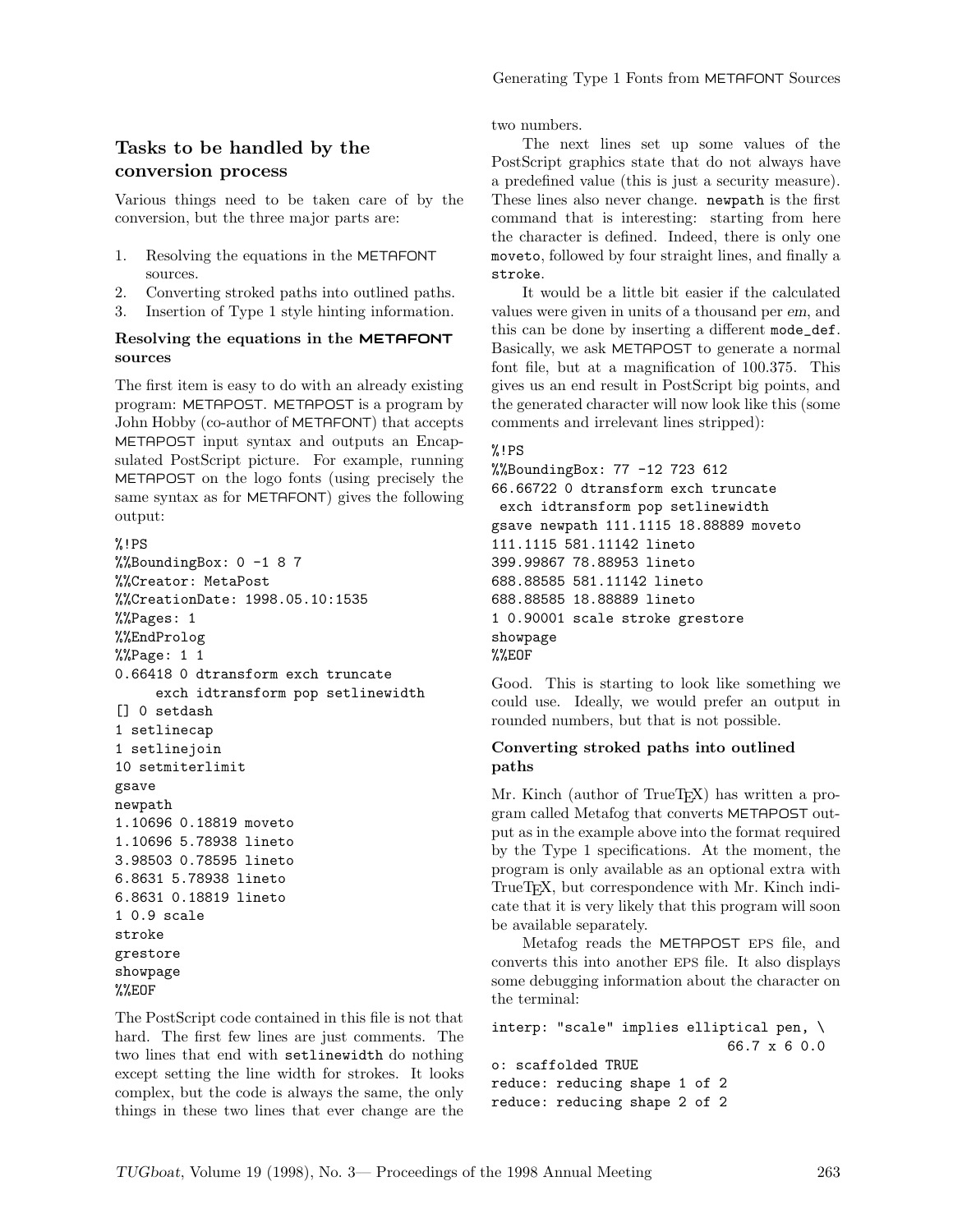

Page 1--Initial Input Contour

Figure 11 Metafog output file, page 1

```
duplicate: scaffolded
try_point: 0.01 value scaffold
reduce: reducing shape 3 of 2
.....
reduce: reducing shape 5 of 4
Plotting page 1 (Initial Input Contour) \
                        ... done plotting.
reduce: reducing shape 1 of 1
reduce: reducing shape 2 of 1
Plotting page 2 (Final Result Contour) \
                       ... done plotting.
Total knots used: 598 (a--wz), \degree 29% \
                       indexable capacity
```
The created files are pretty large, too large to include literally. This is because the file serves two purposes: it is the input format for another program (Makefont, also by Kinch) and it also shows the work that has been done by Metafog. The first page shows the result, the second page the initial input as Metafog saw it. (The output of one of these files is shown in figure 11 and figure 12.)

All we have to do is run Metafog on all characters in the font. If everything went correctly, the next step in the process is running the Makefont



Page 2--Final Result Contour

Figure 12 Metafog output file, page 2

program. But this is not always the case. Metafog has its flaws, and it is especially bad at handling complex characters. One of those trickier characters is given in figure 13.



Figure 13 The character 'X' from Ralph Smith's Formal Script

In order to handle cases like this gracefully, Metafog has a special startup option that gives a half-way result: it cuts the supplied shape in pieces, but it does not try to remove parts that are not needed.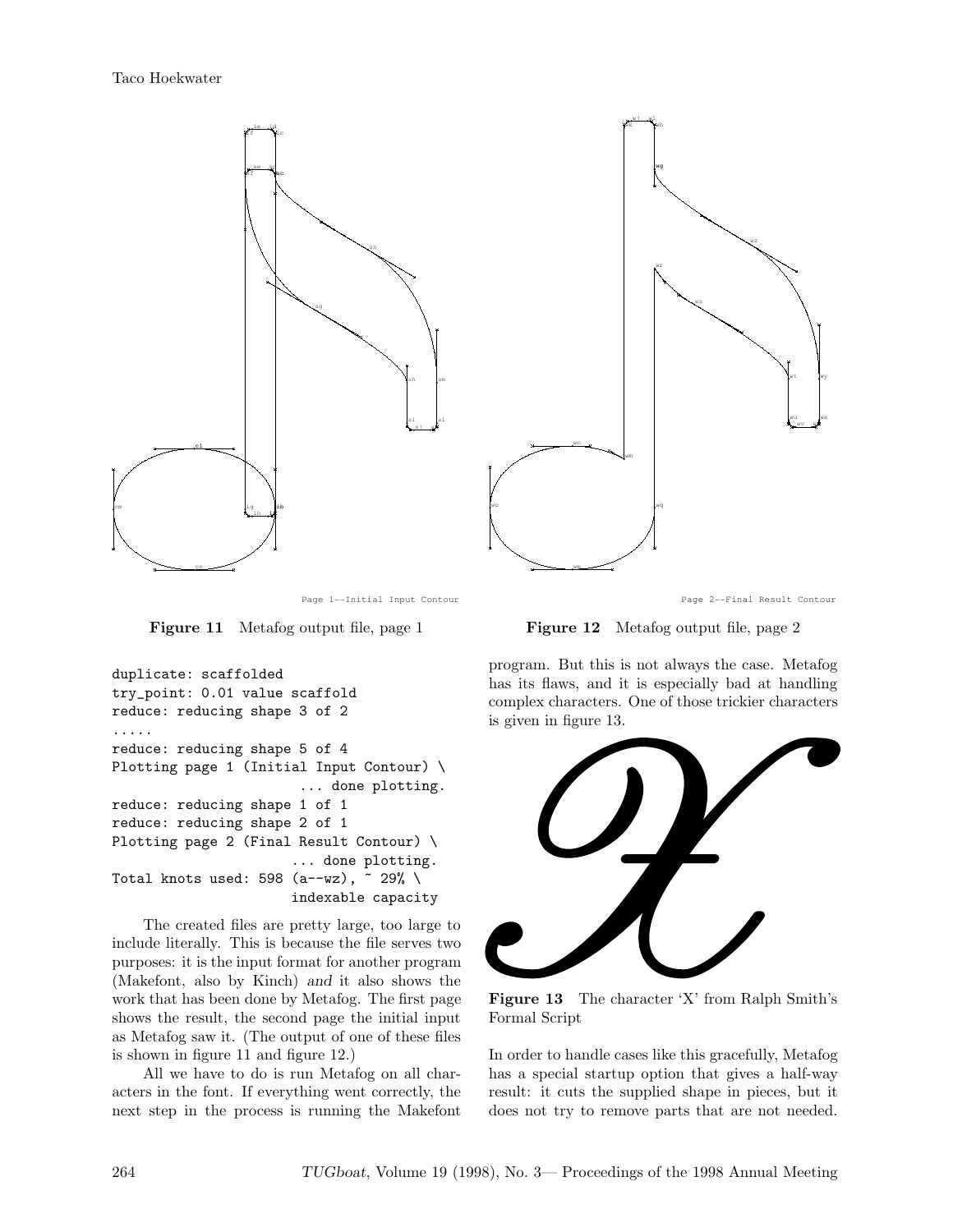There is yet another program in the Metafog suite that helps for the problematic characters.



Figure 14 Screendump of the weeder's window

This program is called the 'weeder' (figure 14). It is an interactive program that reads the half-way result Metafog created. The human operator now has to select the partial lines that are supposed to belong to the shape, and the weeder will write a finished file for use by Makefont (just like Metafog itself would have done if things had gone right the first time).

For some fonts, one has to do almost every character 'by hand', for other fonts none at all. The point of view the machine has on what precisely denotes a complicated character can be rather unexpected: sometimes a character can look very simple to you but be almost impossible to process by Metafog (usually characters that use draw and fill commands that intersect somewhere). And the other way around also happens: large portions of the nash14 (arabic) font looked exceedingly complex to me, but were in fact handled by Metafog without any problems.

Either way, eventually there will be EPS files available for all characters in the font. Makefont combines all of the separate files into one PostScript file, and the last step of the actual conversion process is running the T1Utils to get a binary representation that can be fed into a commercial font editor.

## Insertion of Type 1 style hinting information

The pfb file created at the end of step two still has a couple of major flaws that need to be fixed. First and foremost among these: there are absolutely no Type 1 hints included. There were hints in the original METAFONT sources, but these are ignored by METAPOST, and subsequent portions of the conversion do not have access to them. This is the major reason for the need of a commercial font editor. Type 1 hinting is too complicated a process to rely on any non-interactive program to make the right choices.

Another thing that must be checked, especially for symbolic fonts, is the turning direction of the subpaths. In PostScript, whether a path will be black or white depends on how the path turns: clockwise or counterclockwise. Metafog sometimes gets confused, and outputs a character in which two concentric circles both turn leftward (like in an 'O' or the diameter symbol from the Waldi Symbol font). In those cases, the character will be completely filled, which is of course wrong.



Figure 15 Paths that turn the wrong way

The absolutely final step (so far I've needed to do this for every commercial font program I could find) is disassembling the pfb file, running a perl script to fix some incompatibilies/bugs in the used font editor and to insert a couple of workarounds for bugs in software that uses the font, and reassembling.

# What I have done already and future plans

So far, I have converted four METAFONT fonts that I needed myself. The files that are now available from CTAN are: